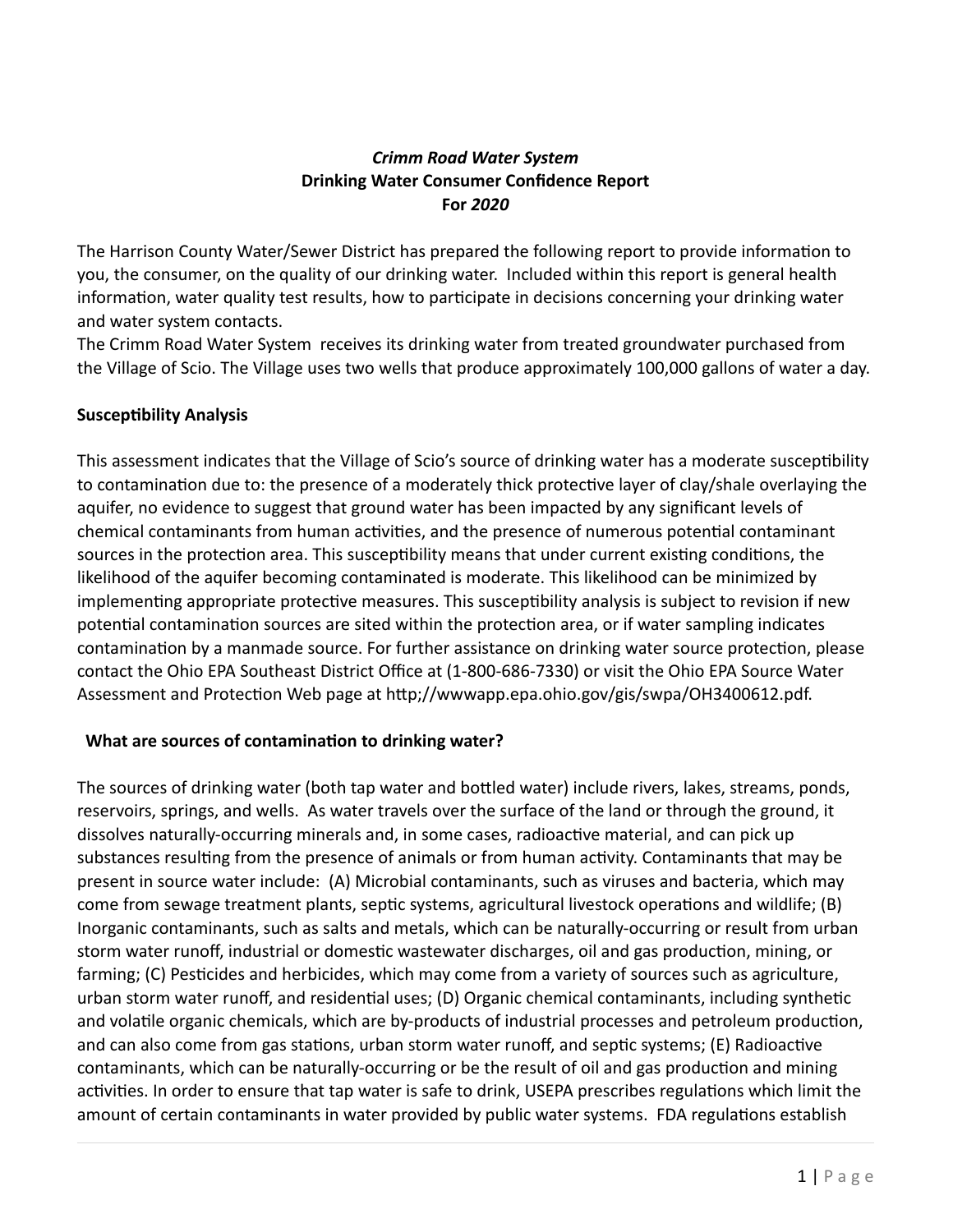limits for contaminants in bottled water which must provide the same protection for public health. Drinking water, including bottled water, may reasonably be expected to contain at least small amounts of some contaminants. The presence of contaminants does not necessarily indicate that water poses a health risk. More information about contaminants and potential health effects can be obtained by calling the Federal Environmental Protection Agency's Safe Drinking Water Hotline (1-800-426-4791).

#### **Who needs to take special precautions?**

Some people may be more vulnerable to contaminants in drinking water than the general population. Immuno-compromised persons, such as persons with cancer undergoing chemotherapy, persons who have undergone organ transplants, people with HIV/AIDS or other immune system disorders, some elderly, and infants can be particularly at risk from infection. These people should seek advice about drinking water from their health care providers. EPA/CDC guidelines on appropriate means to lessen the risk of infection by Cryptosporidium and other microbial contaminants are available from the Safe Drinking Water Hotline (1-800-426-4791).

### **About your drinking water.**

The EPA requires regular sampling to ensure drinking water safety. The Crimm Road Water System conducted sampling for bacteria, disinfection byproducts, copper and lead during 2019. Samples were collected for other contaminants most of which were not detected in the Crimm Road water supply. The Ohio EPA requires us to monitor for some contaminants less than once per year because the concentrations of these contaminants do not change frequently. Some of our data, though accurate, are more than one year old.

| <b>Contaminants</b><br>(Units)  | <b>MCLG</b>    | <b>MCL</b>     | Level<br><b>Found</b> | Range of<br><b>Detection</b><br>S | <b>Violatio</b><br>n | Sample<br>Year | <b>Typical Source of</b><br><b>Contaminants</b> |  |  |  |  |
|---------------------------------|----------------|----------------|-----------------------|-----------------------------------|----------------------|----------------|-------------------------------------------------|--|--|--|--|
| <b>Radioactive Contaminants</b> |                |                |                       |                                   |                      |                |                                                 |  |  |  |  |
| Alpha emitters<br>(pCi/L)       | $\overline{0}$ | 15             | 6.07                  | <b>NA</b>                         | No.                  | 2018           | Erosion of natural<br>deposits                  |  |  |  |  |
| Radium                          | $\mathbf 0$    | 5              | 2.14                  | <b>NA</b>                         | No                   | 2018           | Erosion of natural<br>deposits                  |  |  |  |  |
| <b>Inorganic Contaminants</b>   |                |                |                       |                                   |                      |                |                                                 |  |  |  |  |
| Barium(ppm)                     | $\overline{2}$ | $\overline{2}$ | 0.799                 | <b>NA</b>                         | N <sub>0</sub>       | 2018           | Discharge of drilling<br>wastes                 |  |  |  |  |
| Fluoride(ppm)                   | $\overline{4}$ | 4              | 0.334                 | <b>NA</b>                         | N <sub>0</sub>       | 2018           | Erosion of natural<br>deposits                  |  |  |  |  |

### **TABLE OF DETECTED CONTAMINANTS**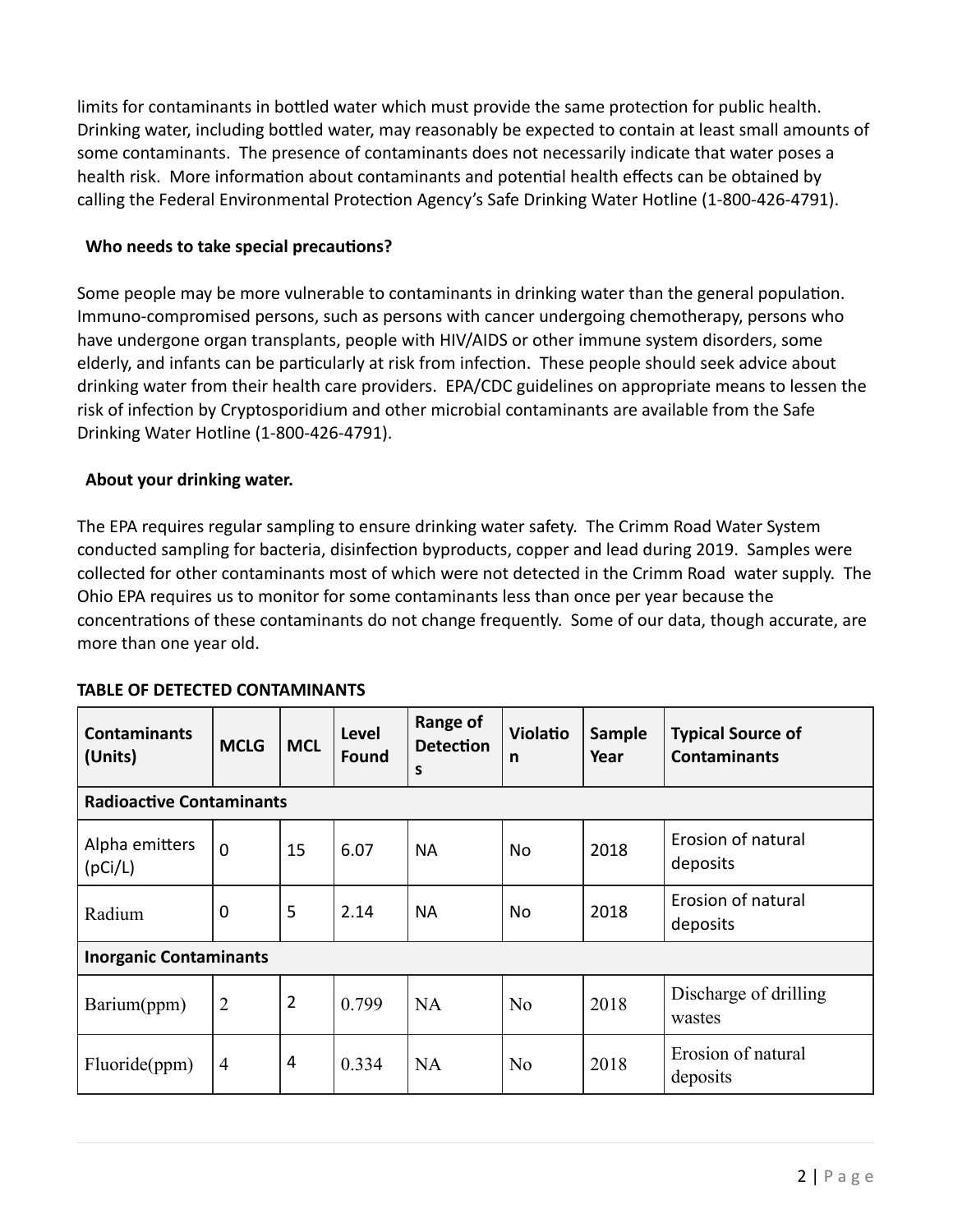| Nitrate(measure<br>as Nitrogen)<br>(ppm) | 10                                                                                                          | 10                                                 | 0.1  | NA                                      | N <sub>0</sub>       | 2018                       | Runoff from fertilizer use<br>leaching from septic<br>tanks, sewage, Erosion of<br>natural deposits |  |  |  |  |
|------------------------------------------|-------------------------------------------------------------------------------------------------------------|----------------------------------------------------|------|-----------------------------------------|----------------------|----------------------------|-----------------------------------------------------------------------------------------------------|--|--|--|--|
| Selenium(ppb)                            | 50                                                                                                          | 50                                                 | 5.7  | <b>NA</b>                               | N <sub>0</sub>       | 2018                       | Discharge from<br>petroleum and metal<br>refineries                                                 |  |  |  |  |
| <b>Synthetic organic contaminants</b>    |                                                                                                             |                                                    |      |                                         |                      |                            |                                                                                                     |  |  |  |  |
| Atrazine (ppb)                           | 3                                                                                                           | 3                                                  | 0.3  | NA                                      | N <sub>0</sub>       | 2018                       | Runoff from herbicide<br>used on row crops                                                          |  |  |  |  |
| Simazine (ppb)                           | $\overline{4}$                                                                                              | $\overline{4}$                                     | 0.35 | <b>NA</b>                               | N <sub>0</sub>       | 2018                       | Herbicide runoff                                                                                    |  |  |  |  |
| <b>Residual Disinfectants</b>            |                                                                                                             |                                                    |      |                                         |                      |                            |                                                                                                     |  |  |  |  |
| Total<br>Chlorine(ppm)                   | 4                                                                                                           | 4                                                  | 1.1  | $0.8 - 1.64$                            | <b>No</b>            | 2020                       | Water additive used to<br>control microbes                                                          |  |  |  |  |
| Haloacetic<br>Acids<br>$(HAA5)$ (ppm)    | <b>NA</b>                                                                                                   | 60                                                 | 15.0 | 15.0                                    | N <sub>0</sub>       | 2020                       | By-product of drinking<br>water chlorination                                                        |  |  |  |  |
| TTHMs(ppb)                               | <b>NA</b>                                                                                                   | 80                                                 | 45.9 | 45.9                                    | N <sub>0</sub>       | 2020                       | By-product of drinking<br>water chlorination                                                        |  |  |  |  |
|                                          |                                                                                                             |                                                    |      |                                         |                      |                            |                                                                                                     |  |  |  |  |
| <b>Lead and Copper</b>                   |                                                                                                             |                                                    |      |                                         |                      |                            |                                                                                                     |  |  |  |  |
| <b>Contaminants</b><br>(units)           | <b>Action</b><br><b>Level</b><br>(AL)                                                                       | <b>Individual</b><br><b>Results over</b><br>the AL |      | 90% of test<br>levels were<br>less than | <b>Violatio</b><br>n | Year<br><b>Sample</b><br>d | <b>Typical source of</b><br><b>Contaminants</b>                                                     |  |  |  |  |
| Lead (ppb)                               | 15 ppb                                                                                                      | $\mathbf 0$                                        |      | 1.9                                     | <b>No</b>            | 2020                       | Corrosion of household<br>plumbing systems                                                          |  |  |  |  |
|                                          | _0___ out of __5___ samples were found to have lead levels in excess of the lead action level of 15<br>ppb. |                                                    |      |                                         |                      |                            |                                                                                                     |  |  |  |  |
| Copper (ppm)                             | 1.3<br>ppm                                                                                                  | $\mathbf 0$                                        |      | 0.47                                    | <b>No</b>            | 2020                       | Corrosion of household<br>plumbing systems                                                          |  |  |  |  |
|                                          | 0 out of 5 samples were found to have copper levels in excess of the copper action level of<br>1.3 ppm.     |                                                    |      |                                         |                      |                            |                                                                                                     |  |  |  |  |

# **Lead Educational Information**

If present, elevated levels of lead can cause serious health problems, especially for pregnant women and young children. Lead in drinking water is primarily from materials and components associated with